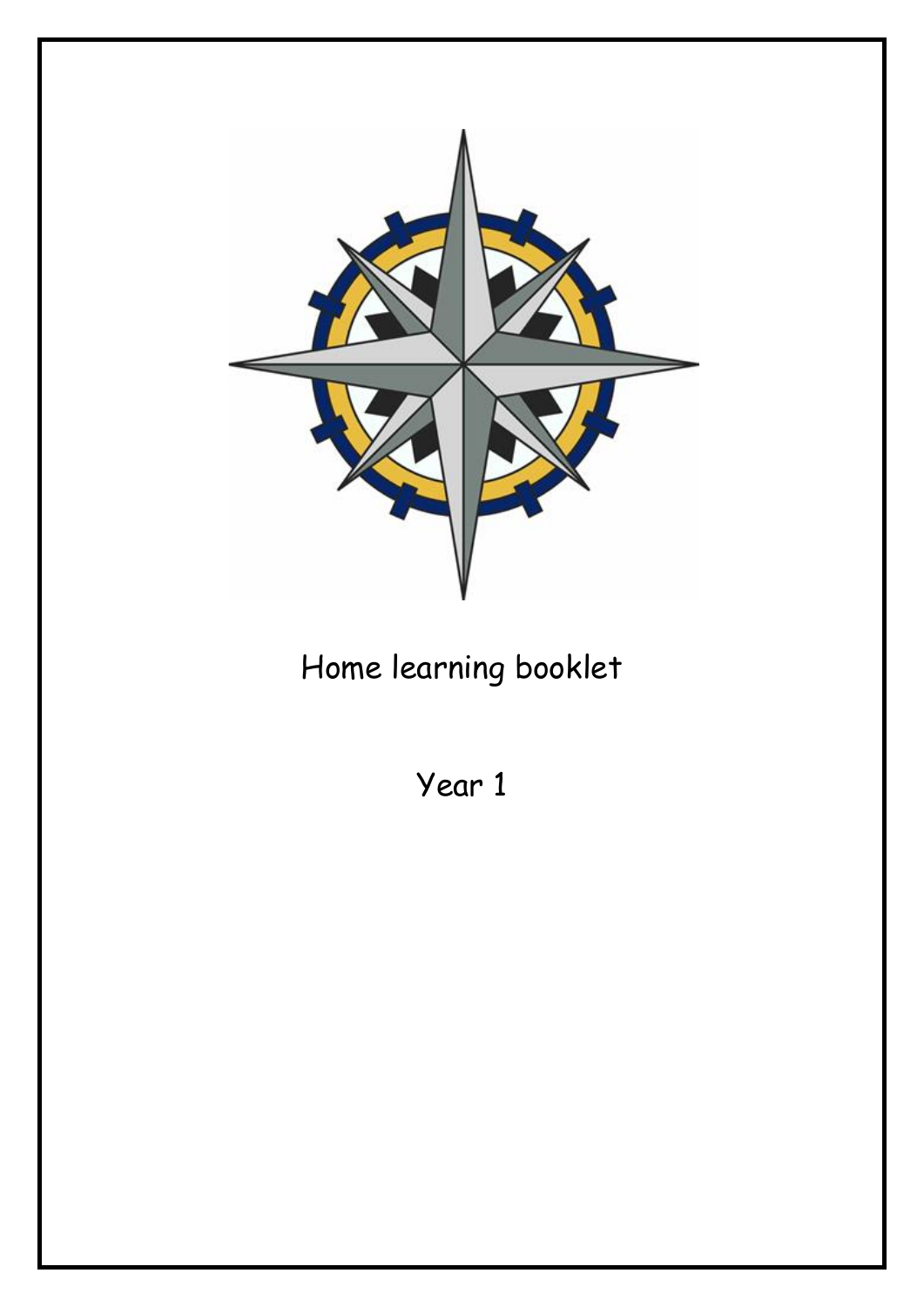

## **Tuesday**

Phonics

Reading

Writing

Maths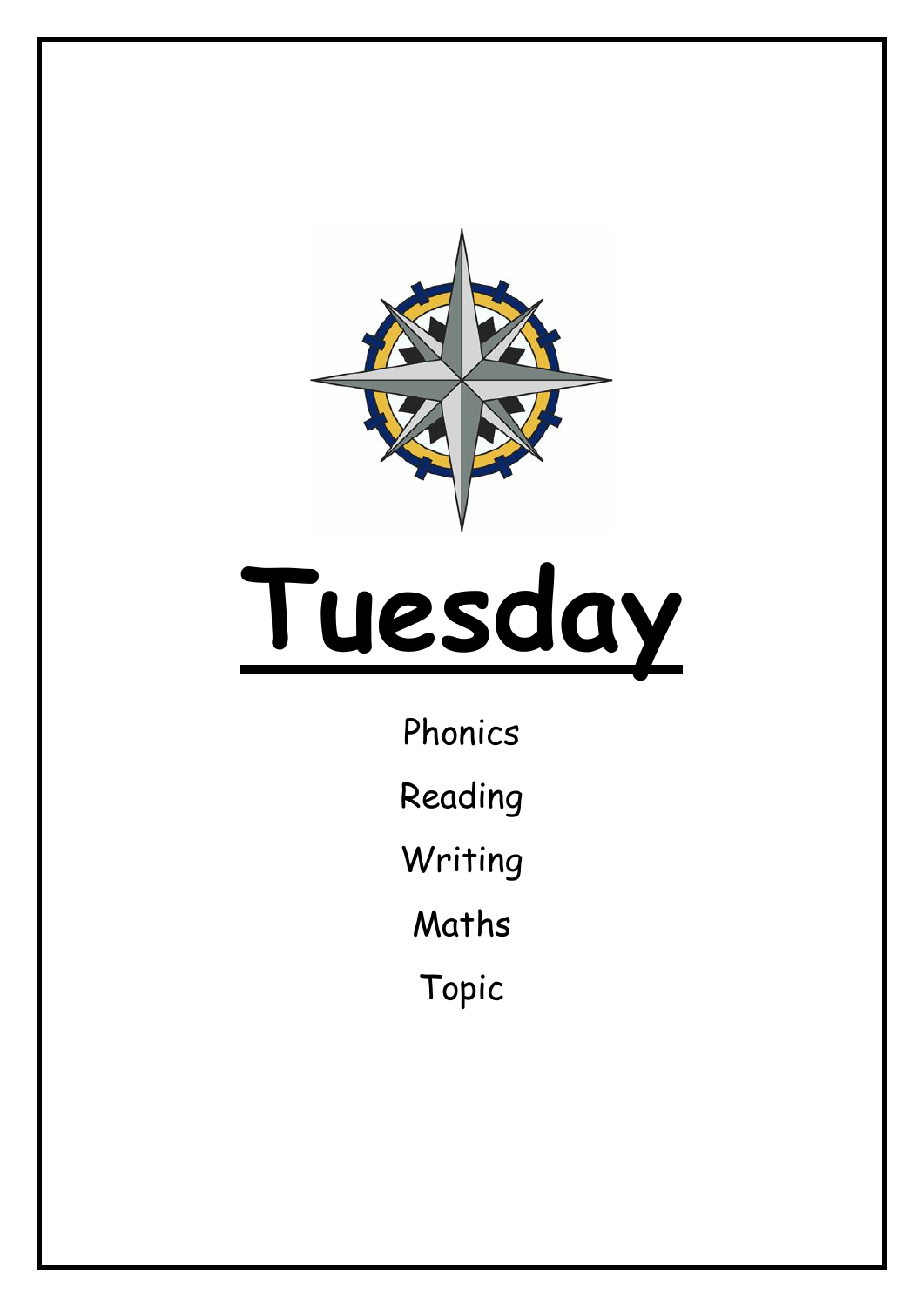01.02.2020

**Phonics**

Read each of the words and decide whether they would be found in a school, at home or both. Tick the correct boxes.

|         | school | home | both |
|---------|--------|------|------|
| bedroom |        |      |      |
| teacher |        |      |      |
| rooftop |        |      |      |
| pen-pot |        |      |      |
| sister  |        |      |      |

Choose one of the words from the list above and write it into a sentence.

 $\overline{\phantom{a}}$  , and the set of the set of the set of the set of the set of the set of the set of the set of the set of the

\_\_\_\_\_\_\_\_\_\_\_\_\_\_\_\_\_\_\_\_\_\_\_\_\_\_\_\_\_\_\_\_\_\_\_\_

\_\_\_\_\_\_\_\_\_\_\_\_\_\_\_\_\_\_\_\_\_\_\_\_\_\_\_\_\_\_\_\_\_\_\_\_

 $\overline{\phantom{a}}$  , and the set of the set of the set of the set of the set of the set of the set of the set of the set of the set of the set of the set of the set of the set of the set of the set of the set of the set of the s

 $\overline{\phantom{a}}$ 

 $\overline{\phantom{a}}$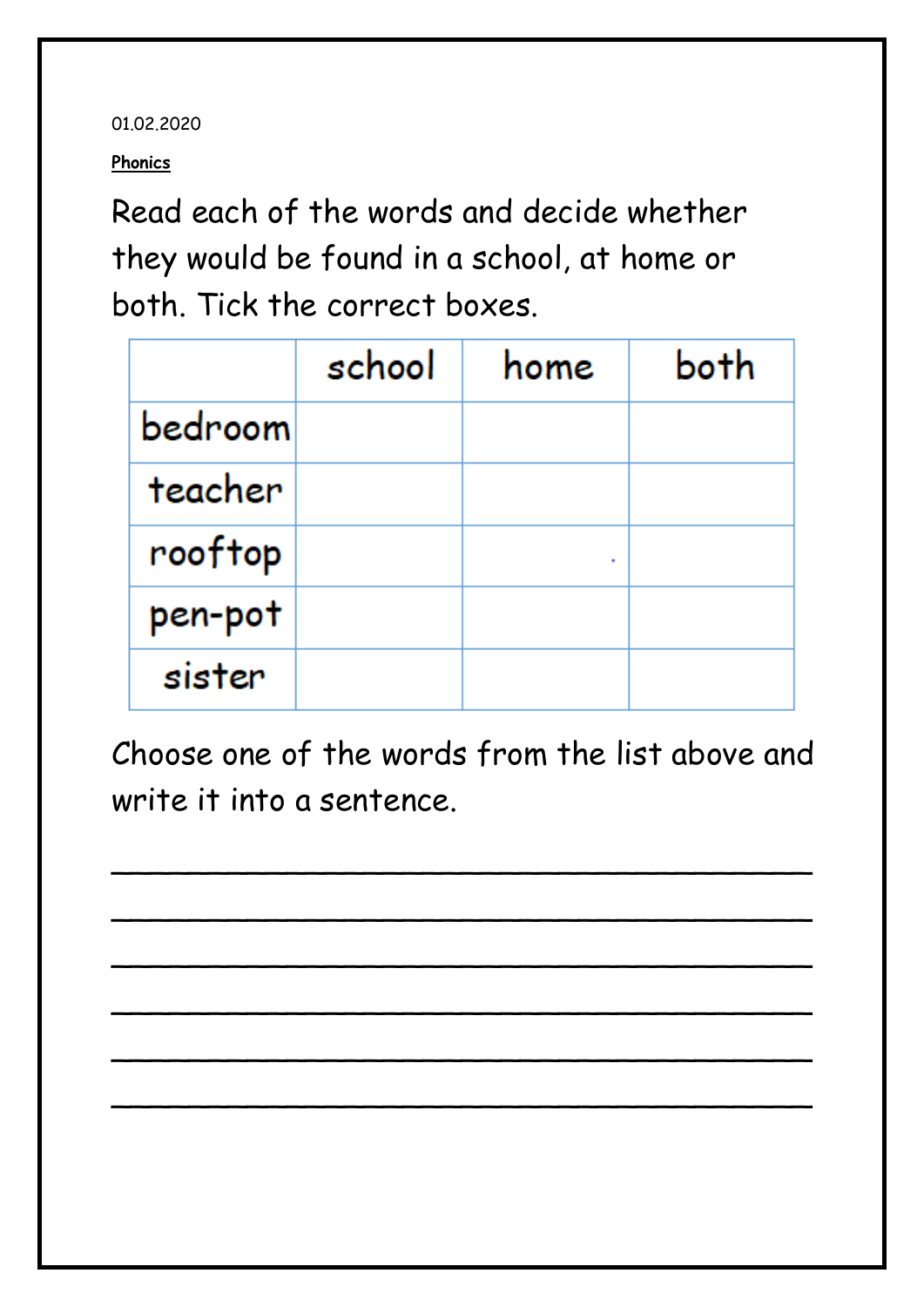**Reading and Writing**

Watch this story about the Three Little Pigs. Can you retell the story to a member of your family? Draw and picture and write a sentence to retell the beginning, middle and end.

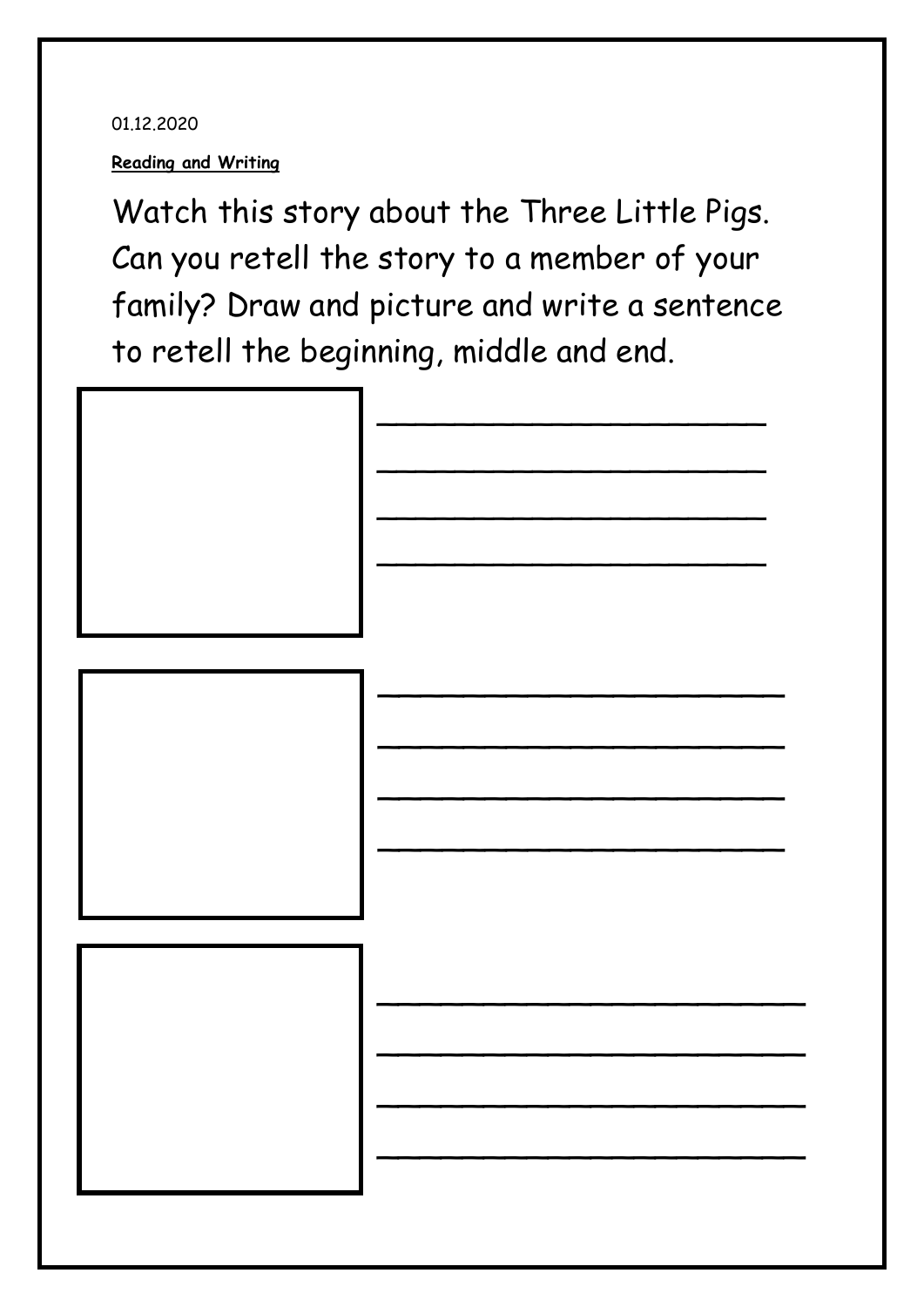**Math**

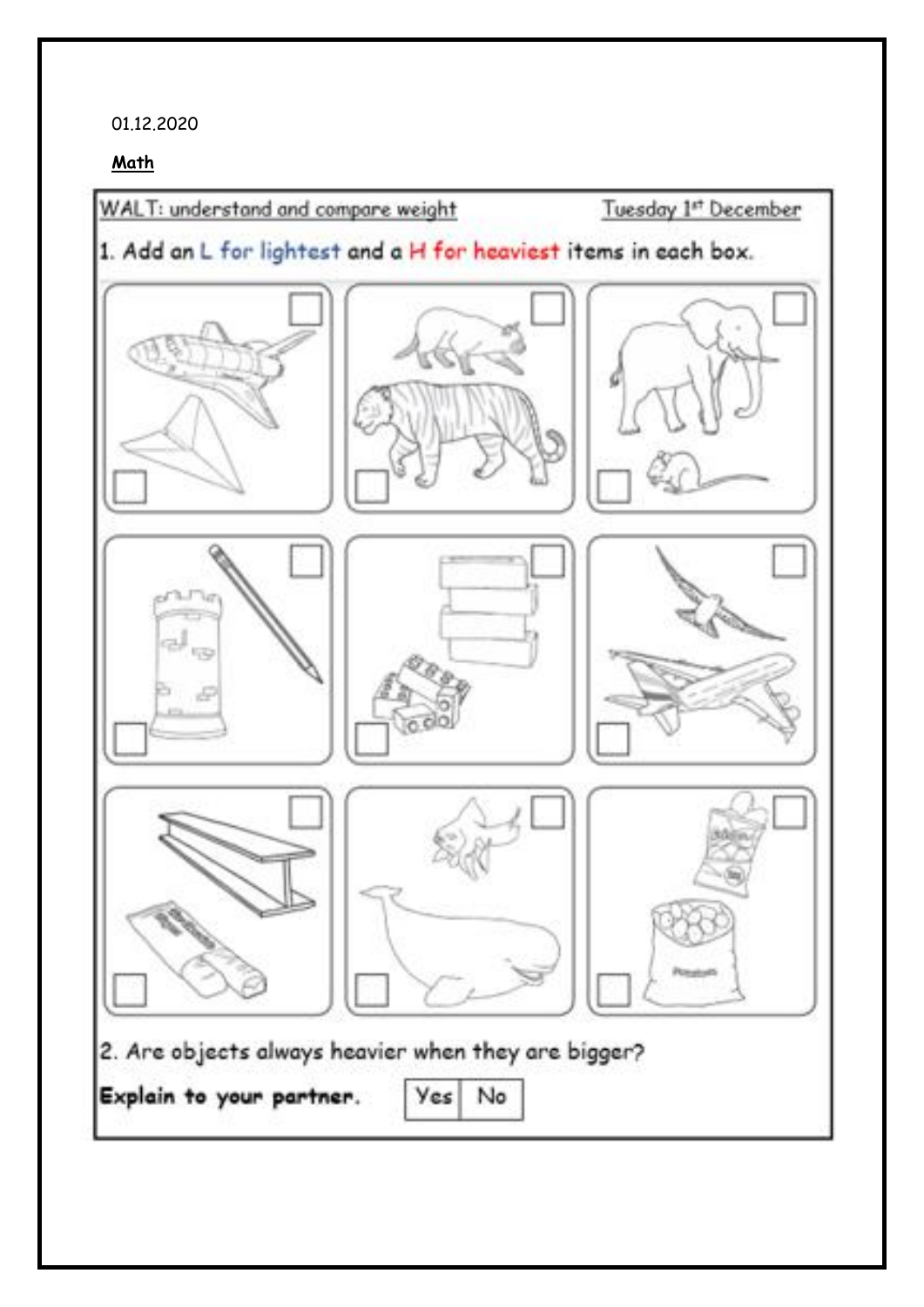01.11.2020

**Topic**

#### Week 1 RE

基

r,

WALT: understand the importance of gifts.

Draw a picture of a present you would give to the Baby Jesus. Tell an adult why you would give this gift to him.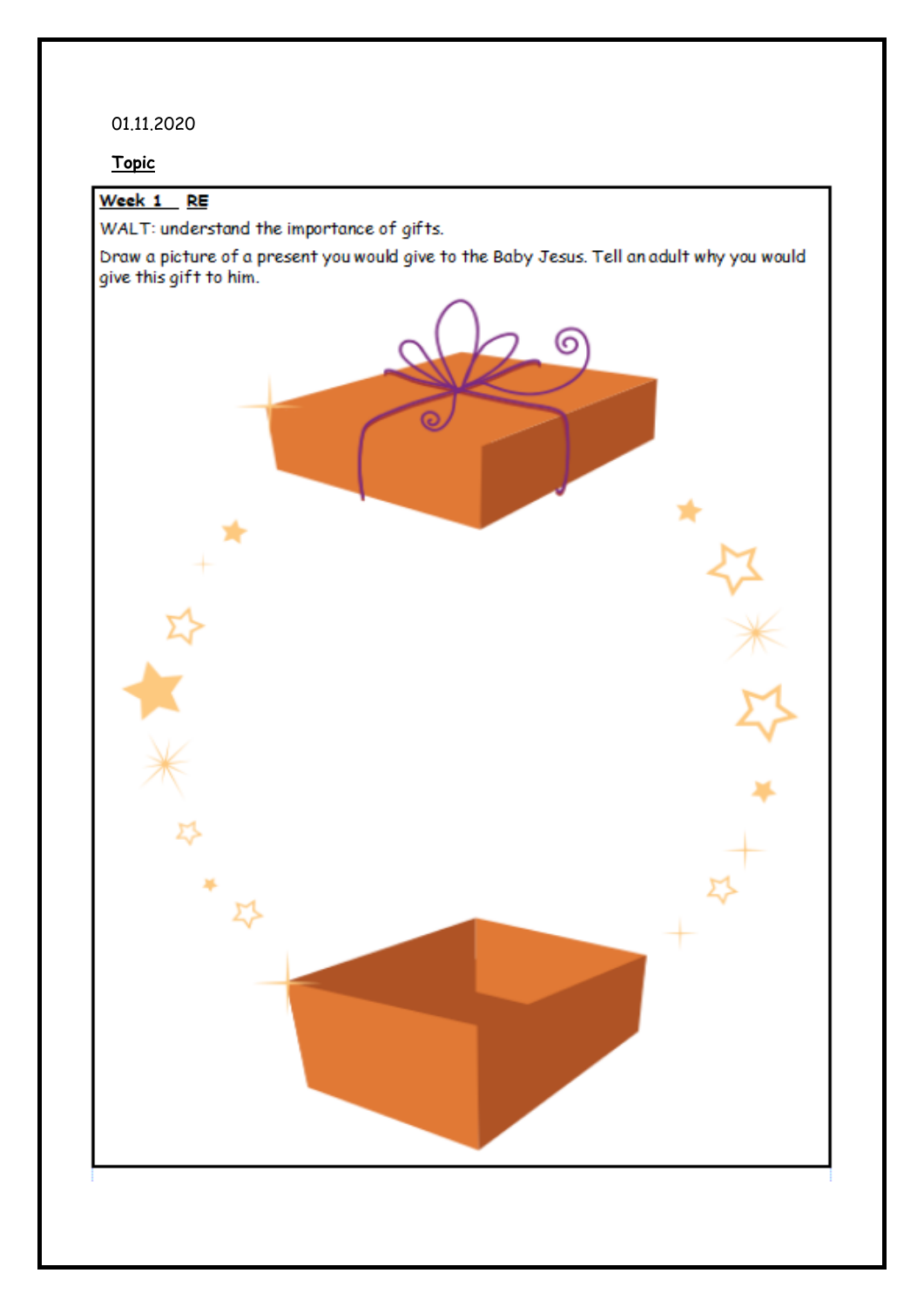

## **Wednesday**

- Phonics
- Reading
- Writing
	- Maths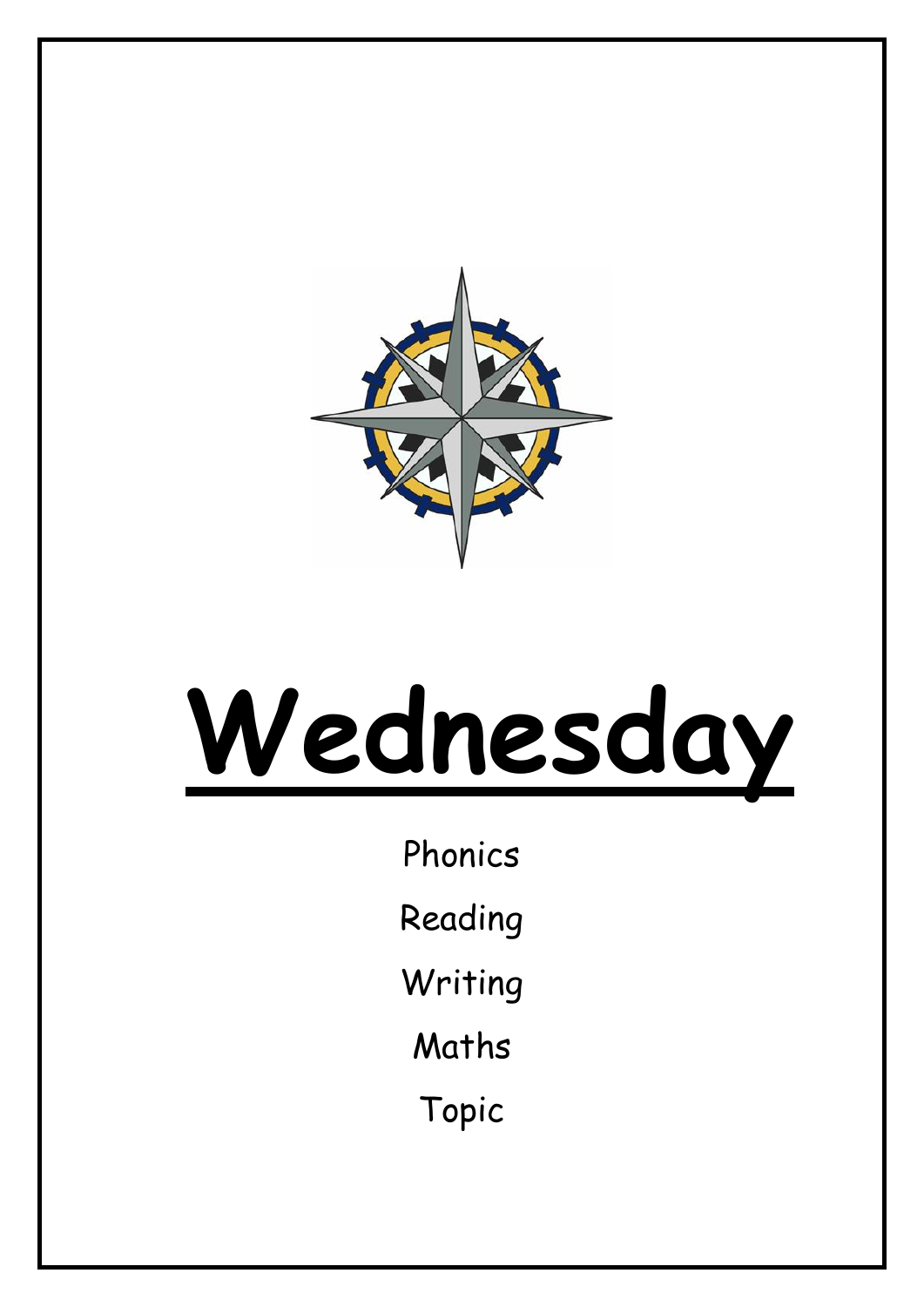**Phonics**

Choose one word from the list below which fits best in the sentence.



Choose another word from the list and write it into a sentence.

see

coin

 $\overline{\phantom{a}}$ 

\_\_\_\_\_\_\_\_\_\_\_\_\_\_\_\_\_\_\_\_\_\_\_\_\_\_\_\_\_\_\_\_\_\_\_

 $\overline{\phantom{a}}$  , and the set of the set of the set of the set of the set of the set of the set of the set of the set of the

 $\overline{\phantom{a}}$  , and the set of the set of the set of the set of the set of the set of the set of the set of the set of the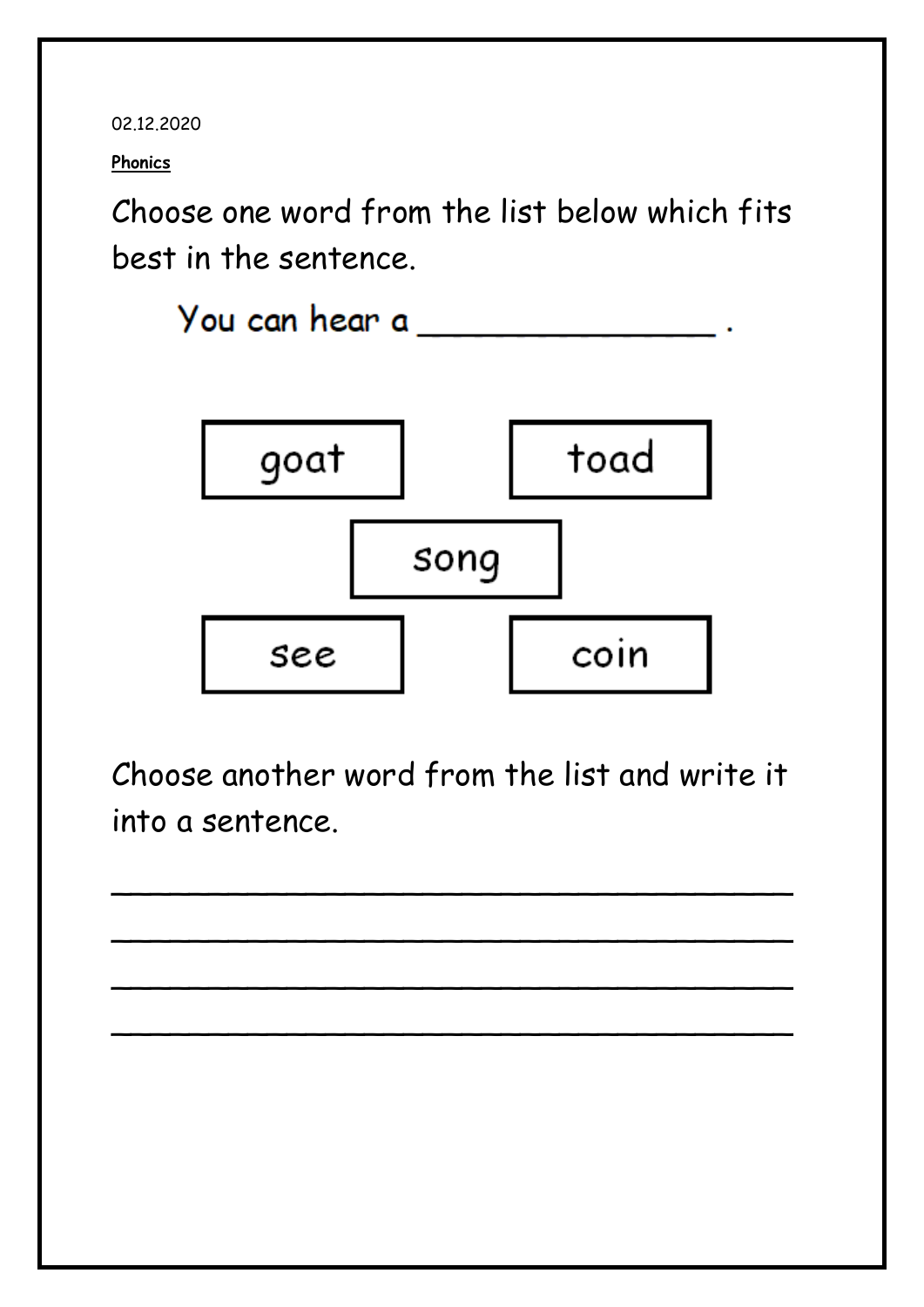**Reading and Writing**

Watch this story of The Monkey with the Bright Blue Bottom. Can you retell the story to a member of your family? Draw and picture and write a sentence to retell the beginning, middle and end.

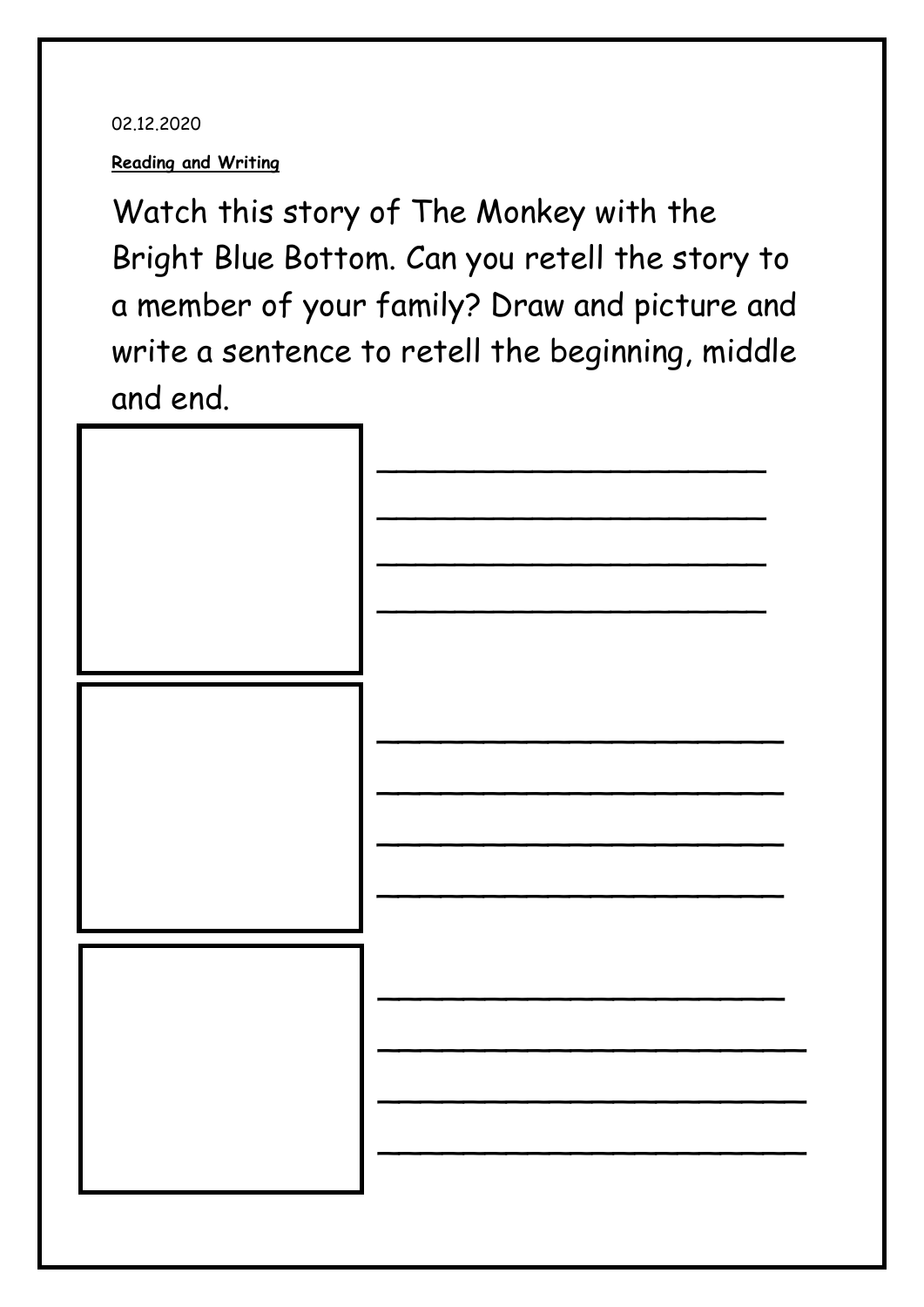**Maths**

Practical session:

- 1. Move around your house and collect a range of objects.
- 2.Hold 1 object in each hand. Do they feel the same, different or similar weight?
- 3.Draw a picture and label the items you choose from around the house.
- 4.Now circle the heaviest ones in one colour and the lightest in another colour.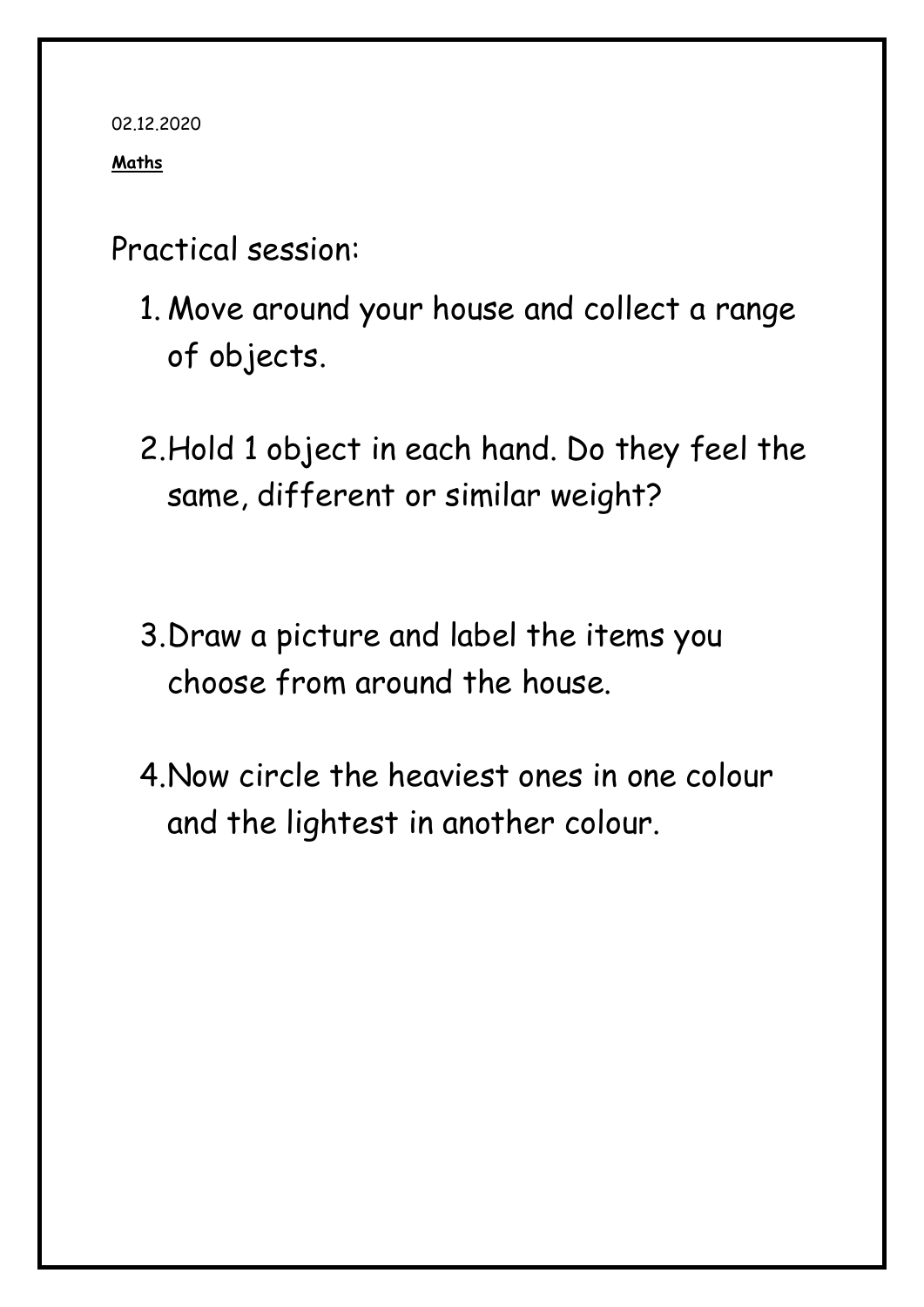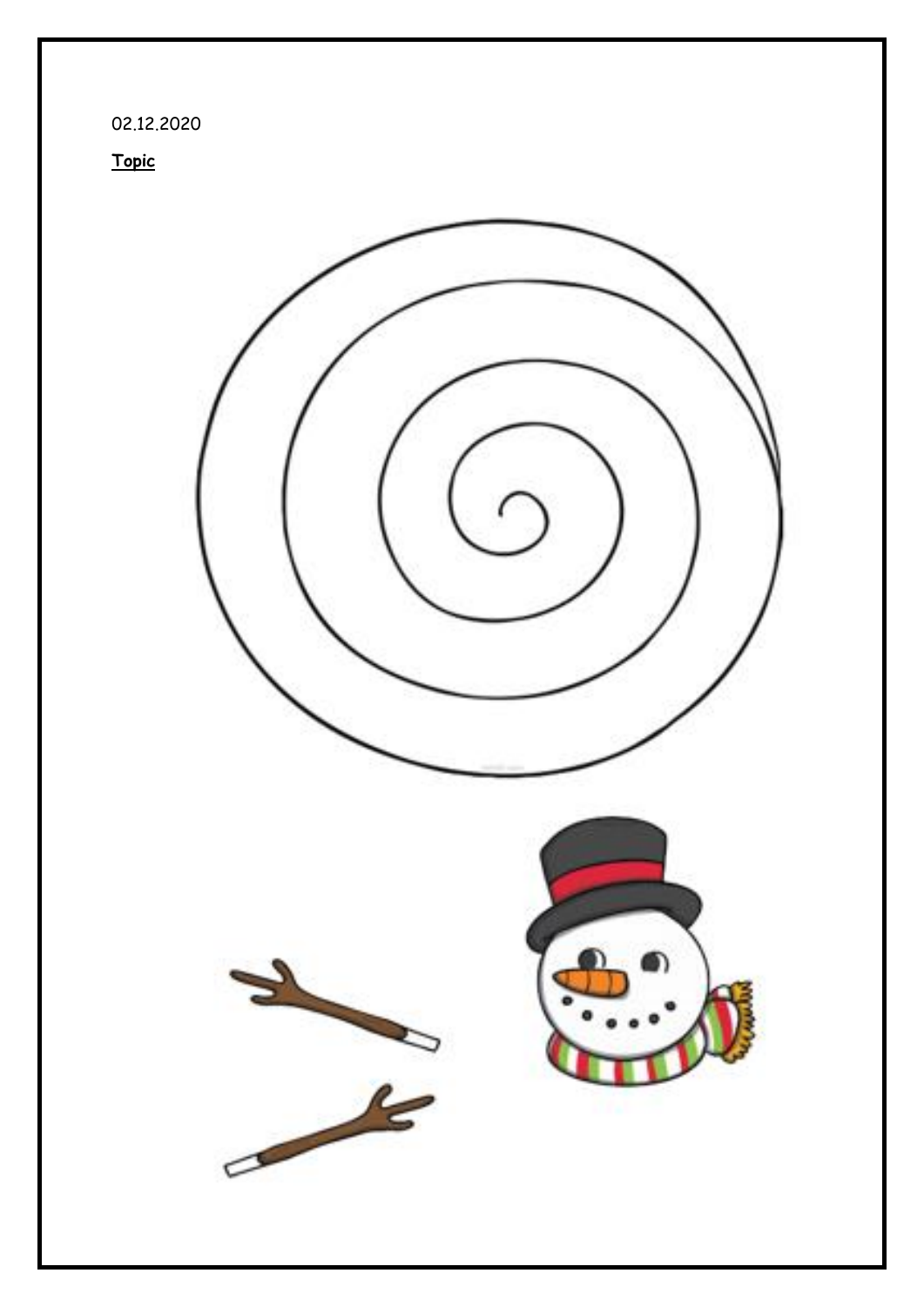

## **Thursday**

Phonics

Reading

Writing

Maths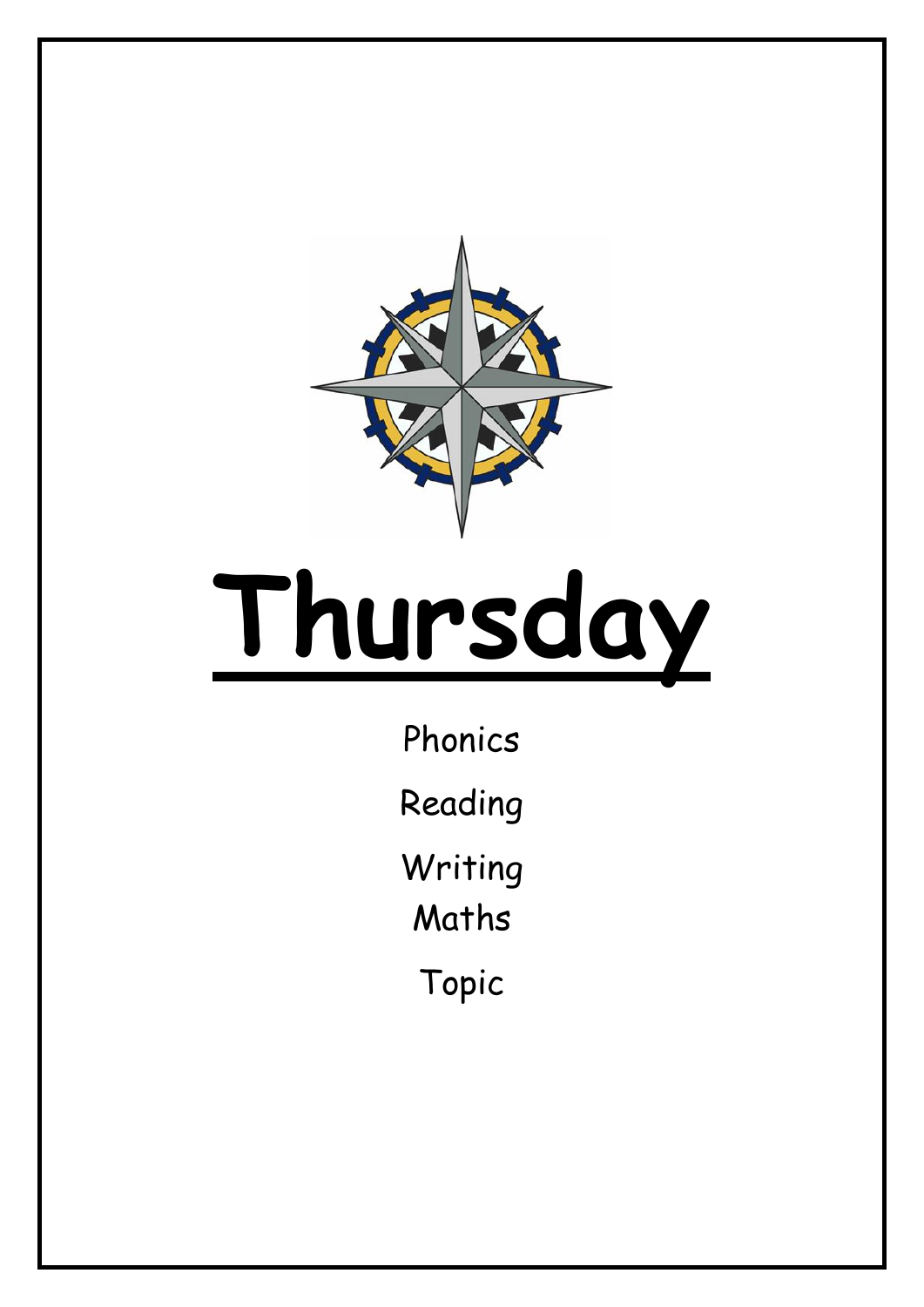**Phonics**

Choose one word from the list below which fits best in the sentence.



Choose another word from the list and write it into a sentence.

 $\overline{\phantom{a}}$ 

 $\overline{\phantom{a}}$ 

\_\_\_\_\_\_\_\_\_\_\_\_\_\_\_\_\_\_\_\_\_\_\_\_\_\_\_\_\_\_\_\_\_\_\_

 $\overline{\phantom{a}}$  , and the set of the set of the set of the set of the set of the set of the set of the set of the set of the set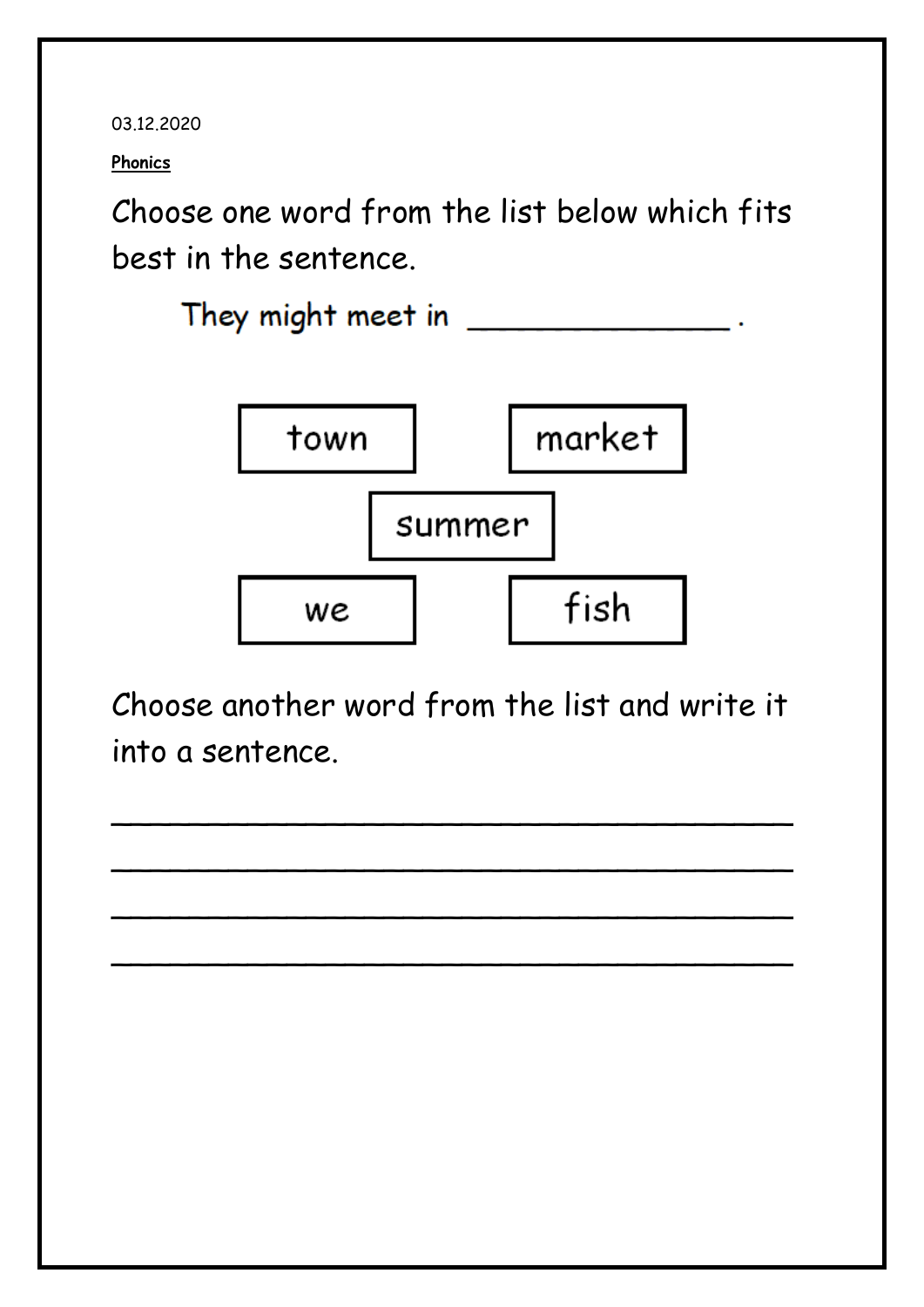**Reading and Writing**

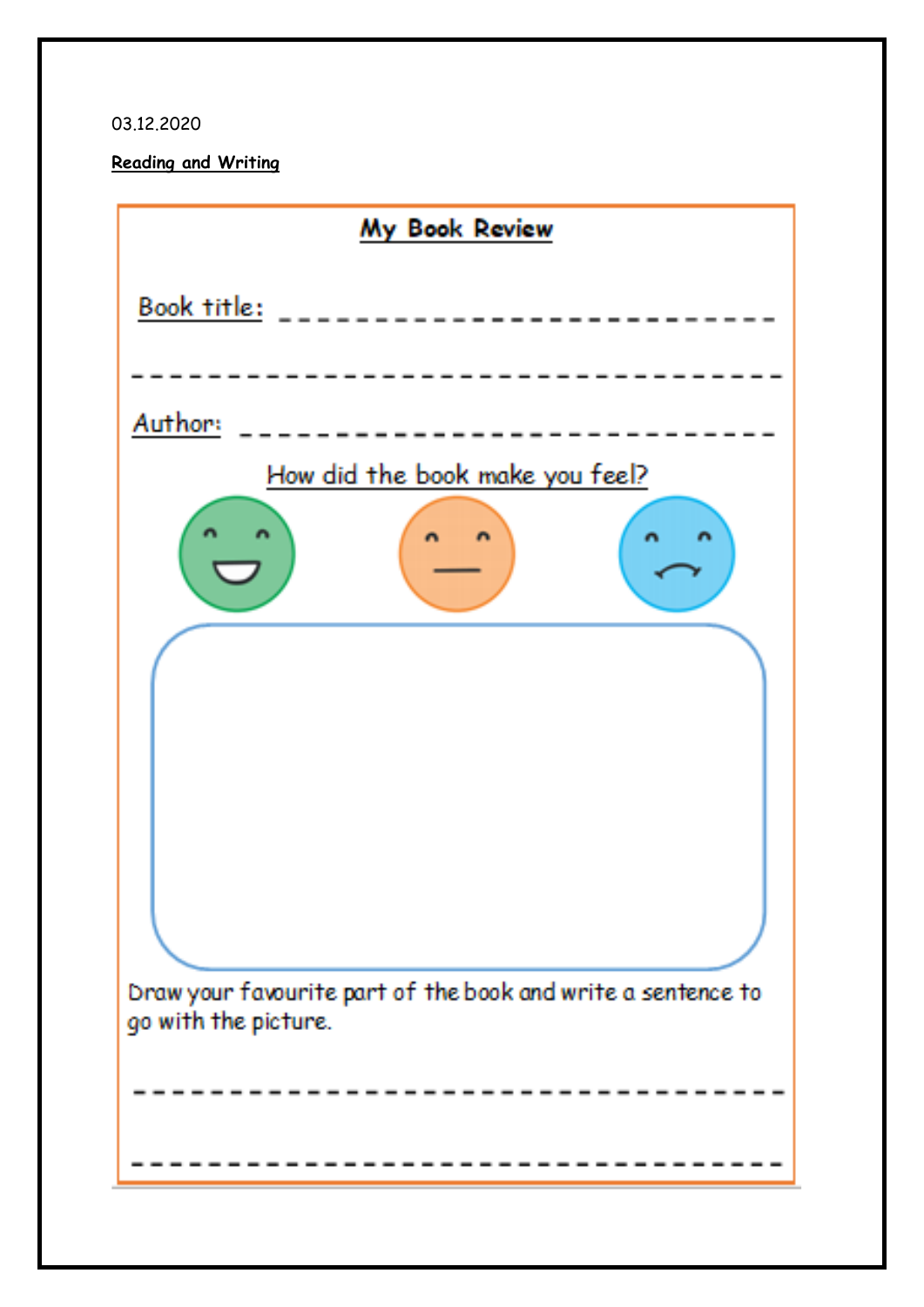#### **Maths**

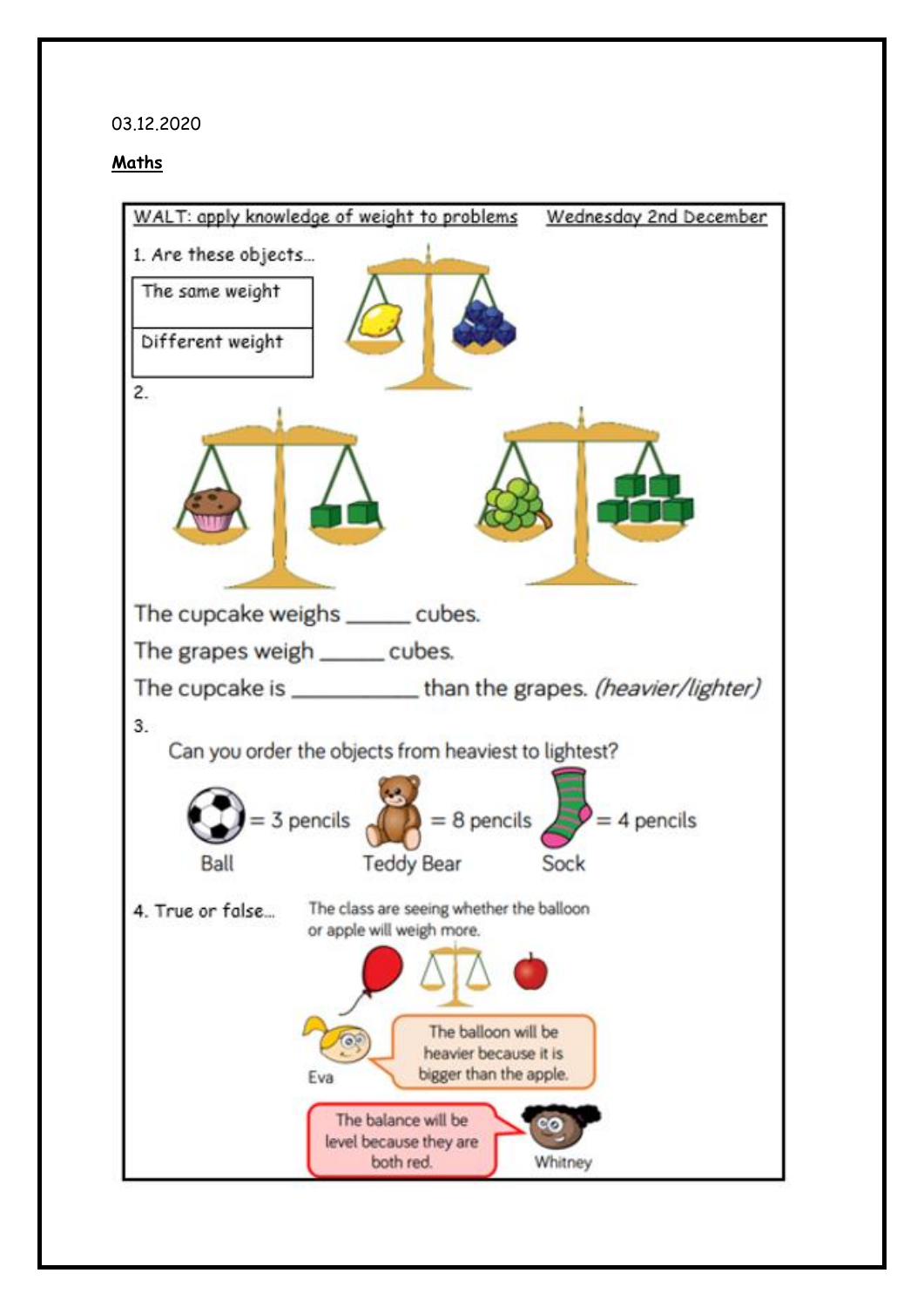#### **Topic**

Lava lamps are used to relax people. Here is a video of a lava lamp action. Mehrfarbige Lavalampe zum entspannen oder als TV Hintergrund - YouTube

#### Can you create your own?

### Lava Lamp

- Water ou Will Need · Vegetable Oil\*
- · Effervescent **Tablets**

· Food Colouring

- · A Clear Plastic
- Bottle or Jar
- -

Please dispose of oil safely and responsibly.

Oil

#### Method

- Fill the bottle or jar a quarter full with water. 1
- 2 Top up, almost to the top with the vegetable oil
- 3 They should separate into two layers, water at the bottom and oil sitting on top.
- 4 Add about 6-8 drops of food colouring once the oil and water separate.
- 5 The colour will mix with the water at the bottom.
- 6 Pop in half an effervescent tablets and watch the bubbles form. Add more effervescent tablets bit by bit to keep the bubbles rising and falling.

夁 Science Firstly water and oil will not mix - this is because we say that water is a polar molecule - its structure means that is has a positive charge one end and a negative charge the other. Water molecules stick together because the positive end of one water molecule is attracted to the negative end of another. Oil molecule structure is different - it is non polar, meaning that its charge is more evenly spread out, so the oil is not attracted to water - in fact we call it hydrophobic (water fearing) so it tries to get as far away from water as possible and will not mix. The reason that oil rests on top of the water rather than underneath is because it has a different density to water.

As the effervescent tablets is added (this is made of citric acid and sodium bicarbonate) it reacts with the water and form carbon dioxide gas and sodium citrate. It is the carbon dioxide bubbles that carry the coloured water to the top.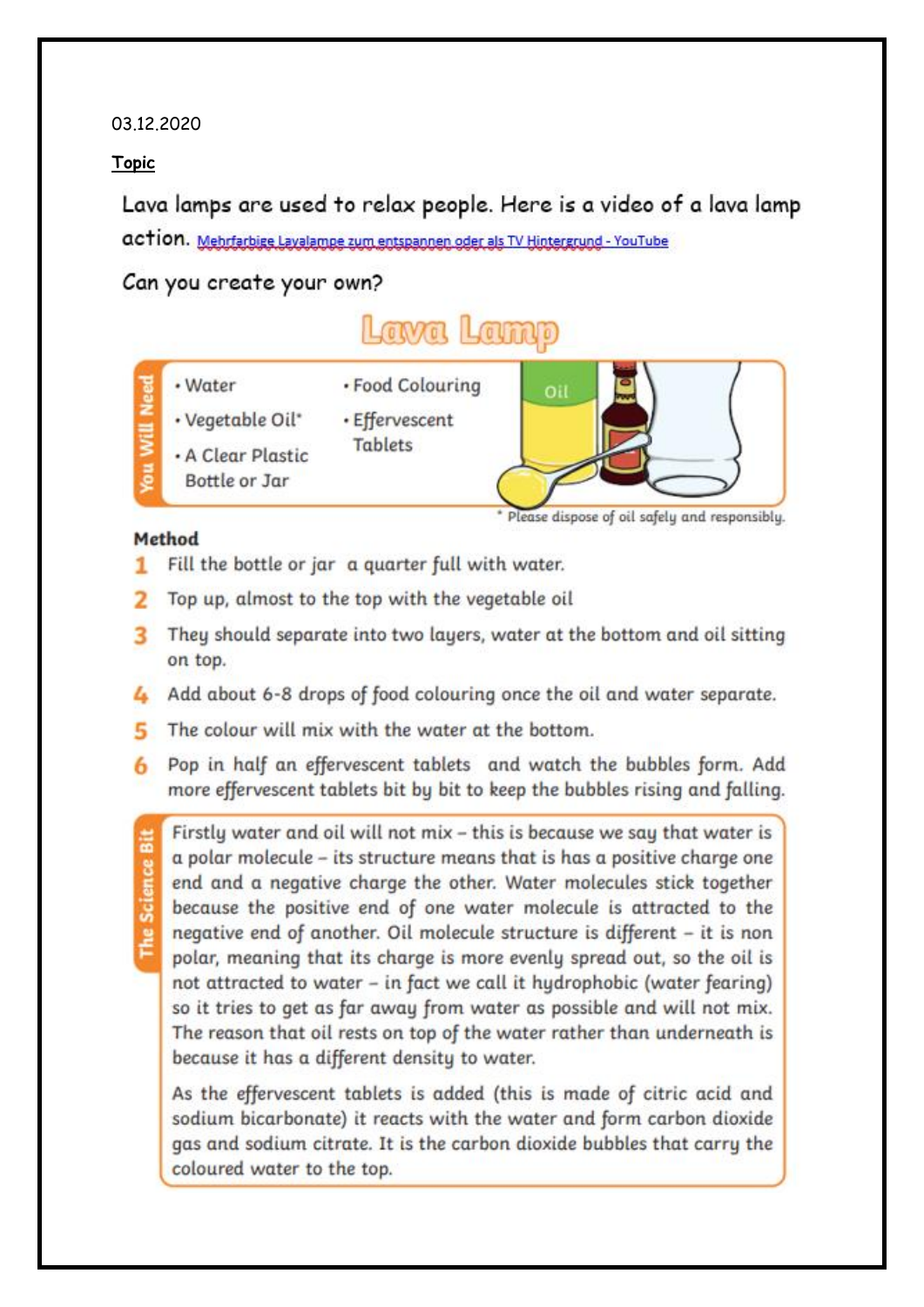

# **Friday**

Phonics

Reading

Writing

Maths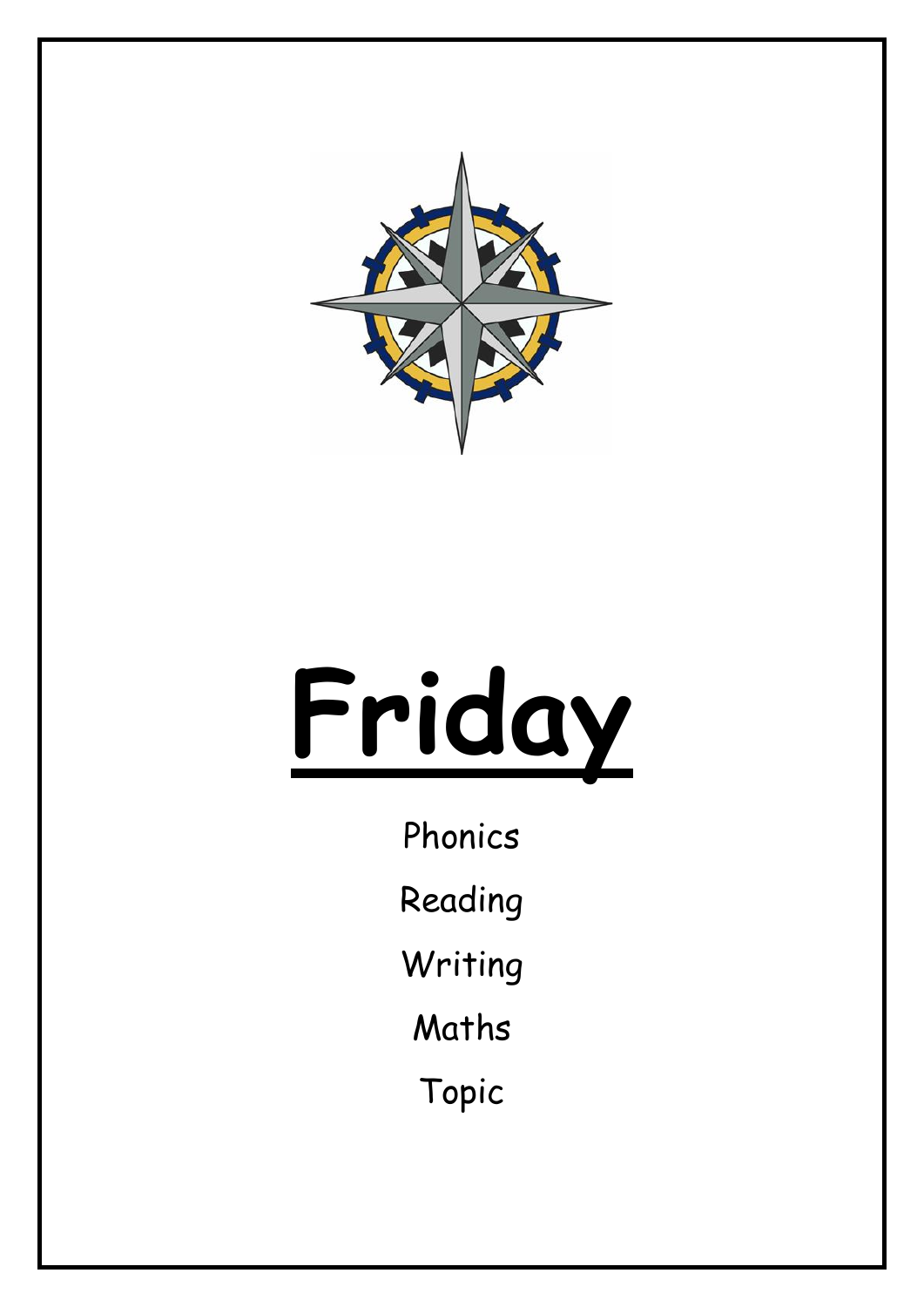**Phonics**

Please use the phonics book which was sent home last week for any potential bubble shut downs.

Page 2 – activity 1. Sound out and read each word and circle the one which matches the picture. See below to check your page:

| Week 1 - Day 1                                                                   |  |  |  |
|----------------------------------------------------------------------------------|--|--|--|
| king<br>Read the words next to the picture.<br>queen<br>Circle the correct word. |  |  |  |
| chips fish 0 goat sheep                                                          |  |  |  |
| 2 town barn 8 snack books                                                        |  |  |  |
| think smell<br>Gurger crisps                                                     |  |  |  |
| sink toilet 10 hat cloak                                                         |  |  |  |
| 5 skull shelf 1 green brown                                                      |  |  |  |
| train brain (12)<br>6)<br>shiver drink                                           |  |  |  |
| Today I scored<br>out of 12.<br>© CGP - Not to be photocopied<br>Year 1 Dhs      |  |  |  |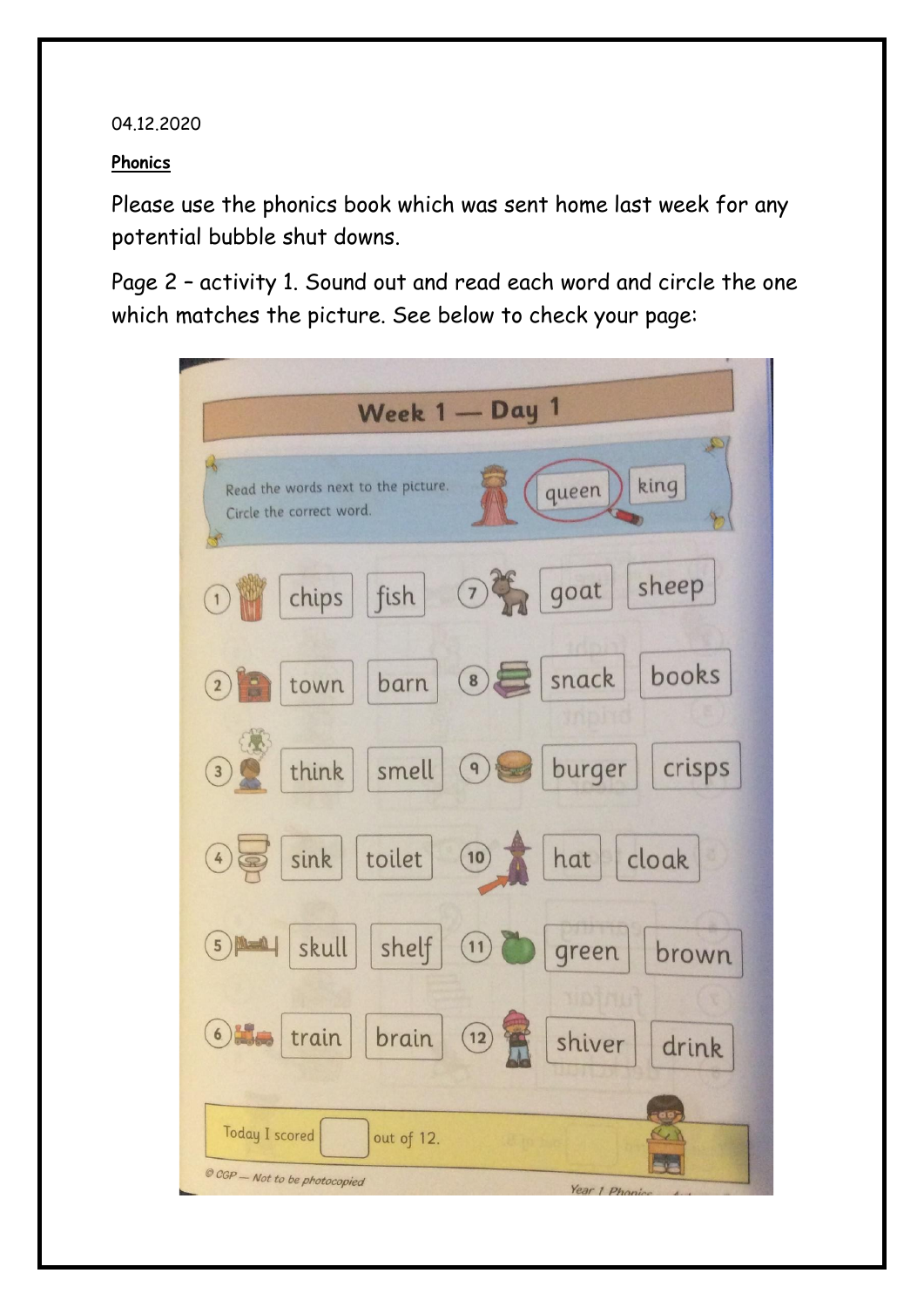**Reading and Writing**

Write a sentence about one of the characters in our story The Monkey with the Bright Blue Bottom explaining where they live. Think about the work we did on adjectives describing the characters and the jungle.

Remember to use:

- Capital letters
- Finger spaces
- Neat handwriting
- Full stops

Draw a picture to go with your sentence in the green box on the next page.

\_\_\_\_\_\_\_\_\_\_\_\_\_\_\_\_\_\_\_\_\_\_\_\_\_\_\_\_\_\_\_\_\_\_\_\_\_\_\_\_\_\_\_\_\_\_\_\_\_\_\_\_\_\_\_\_\_\_\_\_\_\_\_\_

\_\_\_\_\_\_\_\_\_\_\_\_\_\_\_\_\_\_\_\_\_\_\_\_\_\_\_\_\_\_\_\_\_\_\_\_\_\_\_\_\_\_\_\_\_\_\_\_\_\_\_\_\_\_\_\_\_\_\_\_\_\_\_\_

\_\_\_\_\_\_\_\_\_\_\_\_\_\_\_\_\_\_\_\_\_\_\_\_\_\_\_\_\_\_\_\_\_\_\_\_\_\_\_\_\_\_\_\_\_\_\_\_\_\_\_\_\_\_\_\_\_\_\_\_\_\_\_\_

\_\_\_\_\_\_\_\_\_\_\_\_\_\_\_\_\_\_\_\_\_\_\_\_\_\_\_\_\_\_\_\_\_\_\_\_\_\_\_\_\_\_\_\_\_\_\_\_\_\_\_\_\_\_\_\_\_\_\_\_\_\_\_\_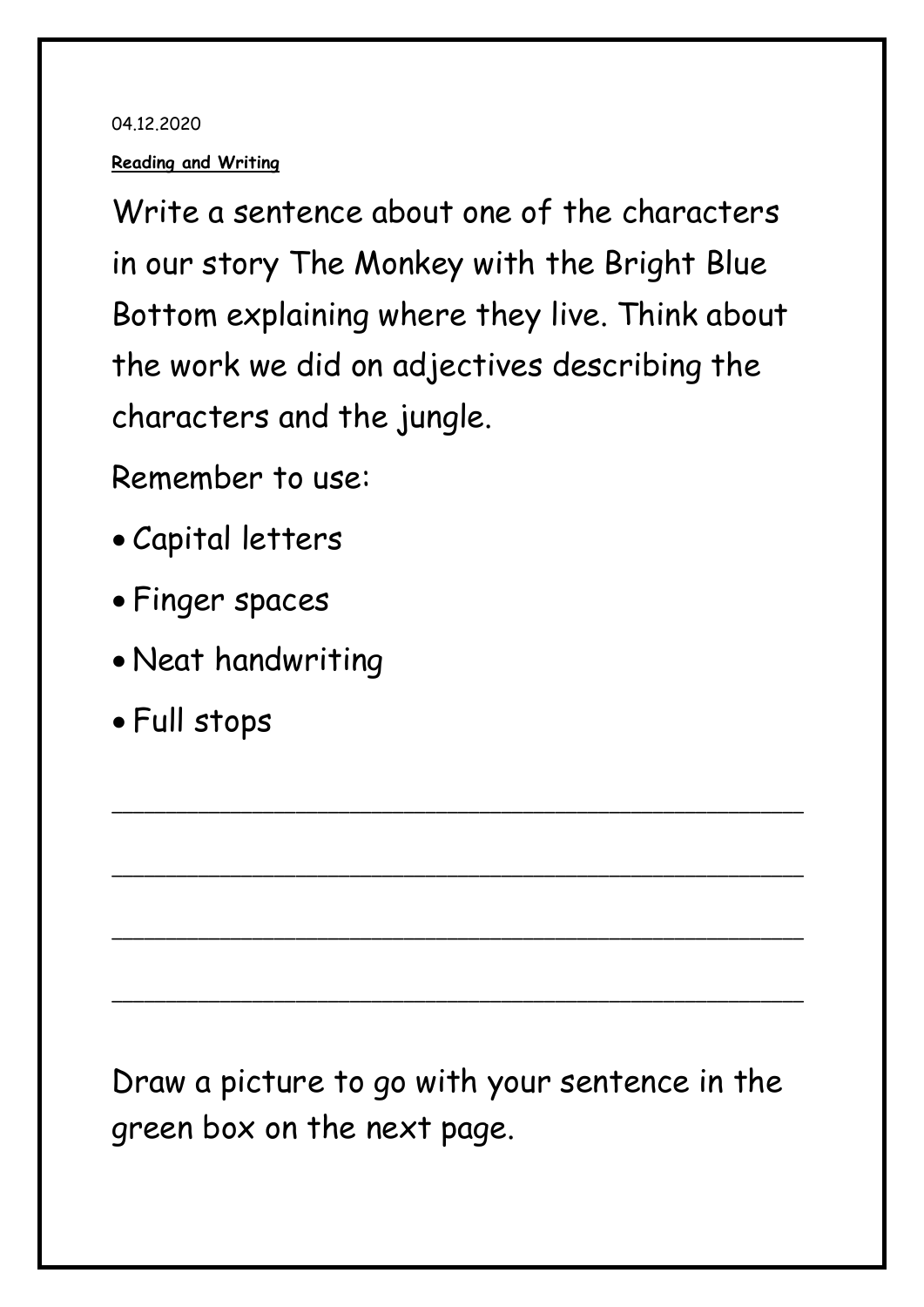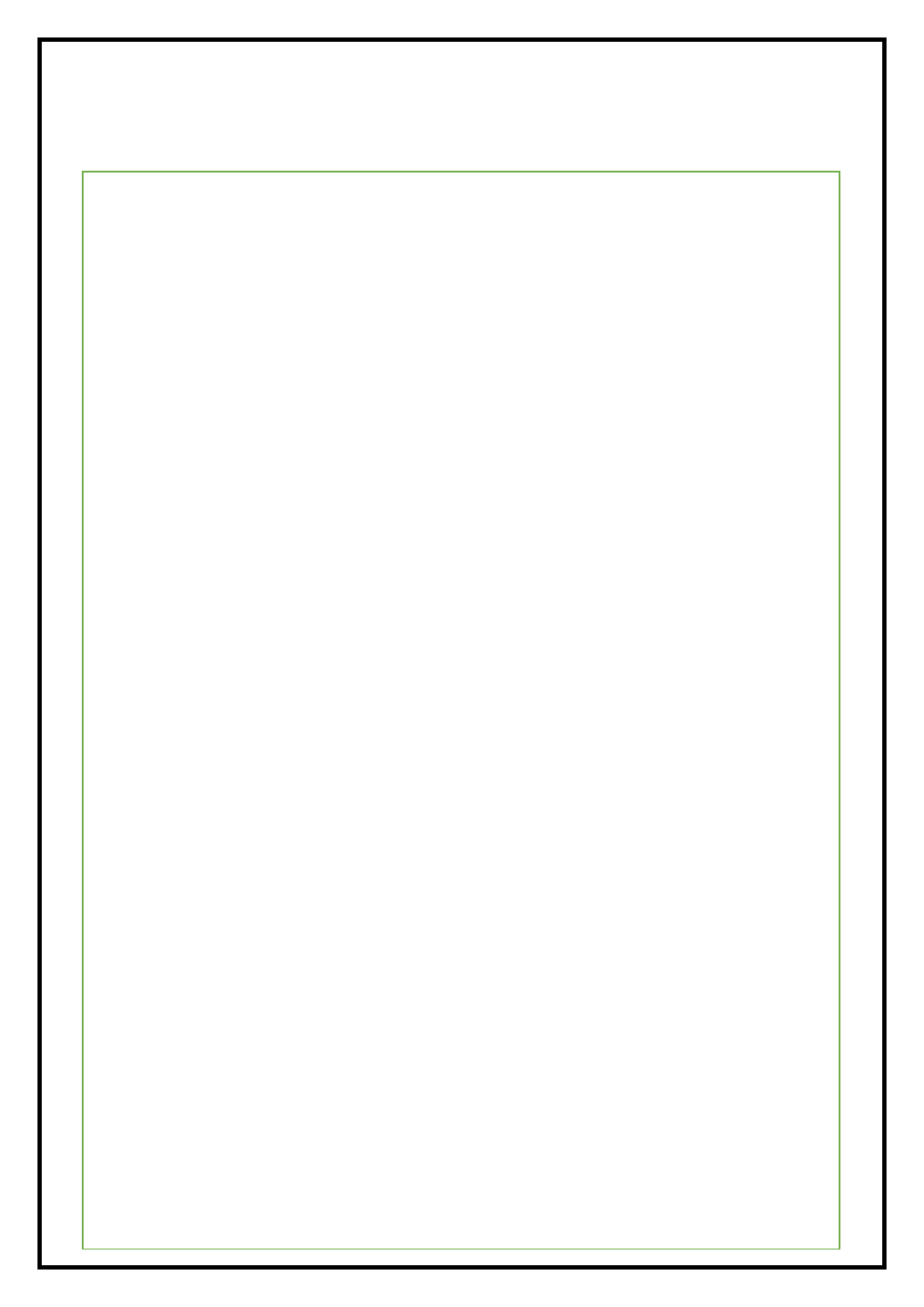#### **Maths**